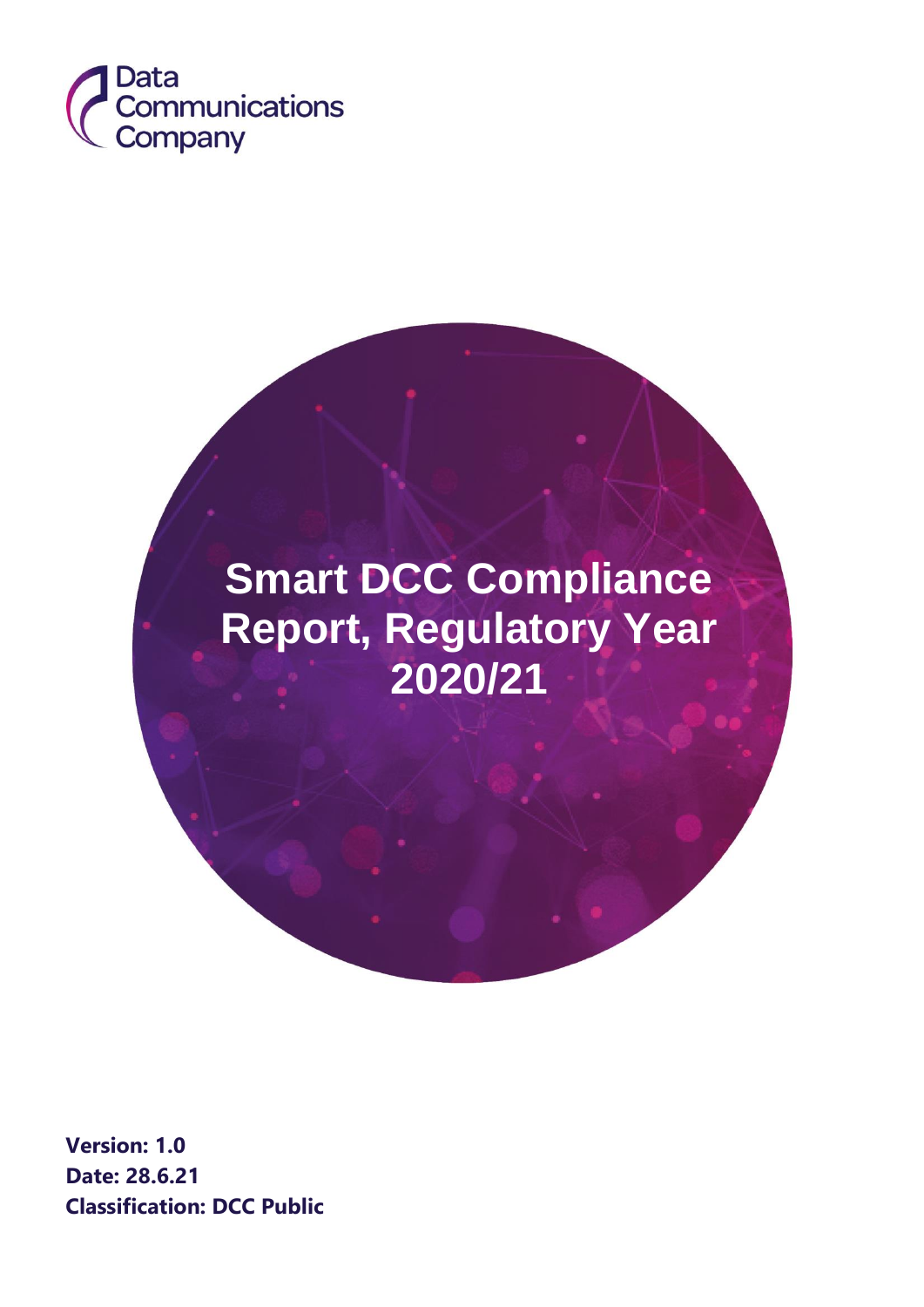|    | 1.2                                                                     |  |
|----|-------------------------------------------------------------------------|--|
|    |                                                                         |  |
| З. |                                                                         |  |
|    | 3.1. Opinion on Compliance with Chapter 3 requirements 3                |  |
|    | 3.2. Activities of the Compliance Officer during the reporting period 3 |  |
|    |                                                                         |  |
|    | DCC conclusions on the Compliance Officer's Report  4<br>3.4            |  |
|    |                                                                         |  |
|    |                                                                         |  |
|    |                                                                         |  |
|    |                                                                         |  |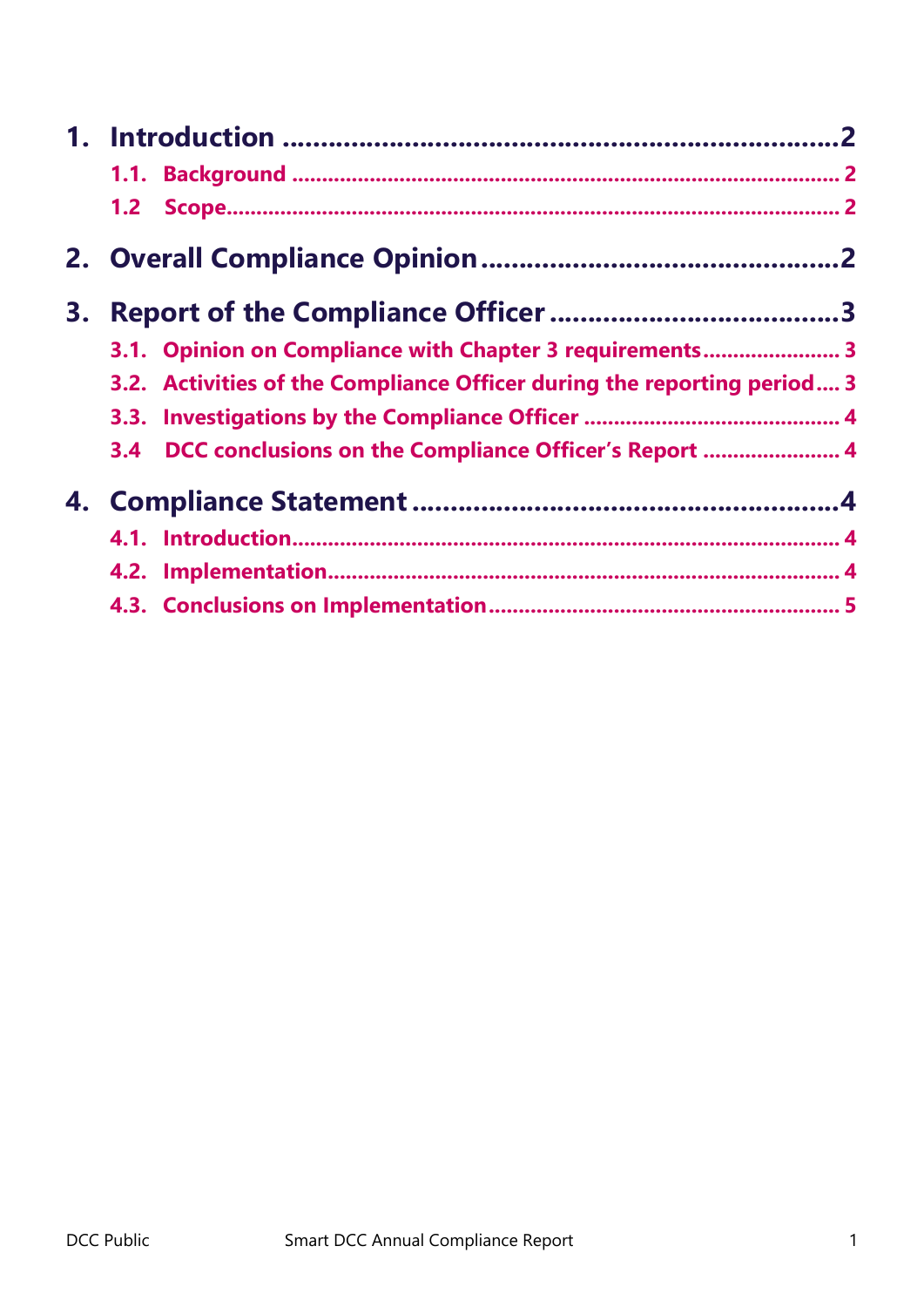## <span id="page-2-0"></span>**1. Introduction**

#### <span id="page-2-1"></span>**1.1. Background**

This report covers the compliance of DCC with the Chapter 3 Licence Conditions for the Regulatory Year (RY) ending 31 March 2021.

Chapter 3 of the Licence covers arrangements for the Licensee's independence, and includes the following conditions:

- Condition 9. Independence and autonomy of the Licensee
- Condition 10. Protection of Confidential Information
- Condition 11. Duties arising from the Licensee's special position

In addition, Licence Condition 12 Appointment and duties of Compliance Officer, requires DCC to appoint a Compliance Officer, who provides an annual report on compliance with the above conditions. Deloitte LLP was appointed as the independent Compliance Officer for DCC in 2013, and then re-appointed through an open procurement process in 2018.

## <span id="page-2-2"></span> **1.2 Scope**

As per Part D of Licence Condition 12, this report is specifically required to cover DCC's:

- a) compliance during the year with the Chapter 3 requirements
- b) implementation during the year of the practices, procedures and systems maintained pursuant to the Compliance Statement<sup>1</sup> that the Licensee is required to have implemented under Part C of Condition 10 (Protection of Confidential Information).

# <span id="page-2-3"></span>**2. Overall Compliance Opinion**

In the opinion of the DCC Board, the company has complied with the relevant Licence Conditions under Chapter 3 during the RY ending 31 March 2021.

The opinion is based upon both the report received from the independent Compliance Officer, and its own activities and enquiries in relation to the operation of DCC. These include:

- reviews of risk management at all levels of the business, conducted throughout the year
- risk review of Licence Conditions

<sup>1</sup> Available on the Smart DCC website www.smartdcc.co.uk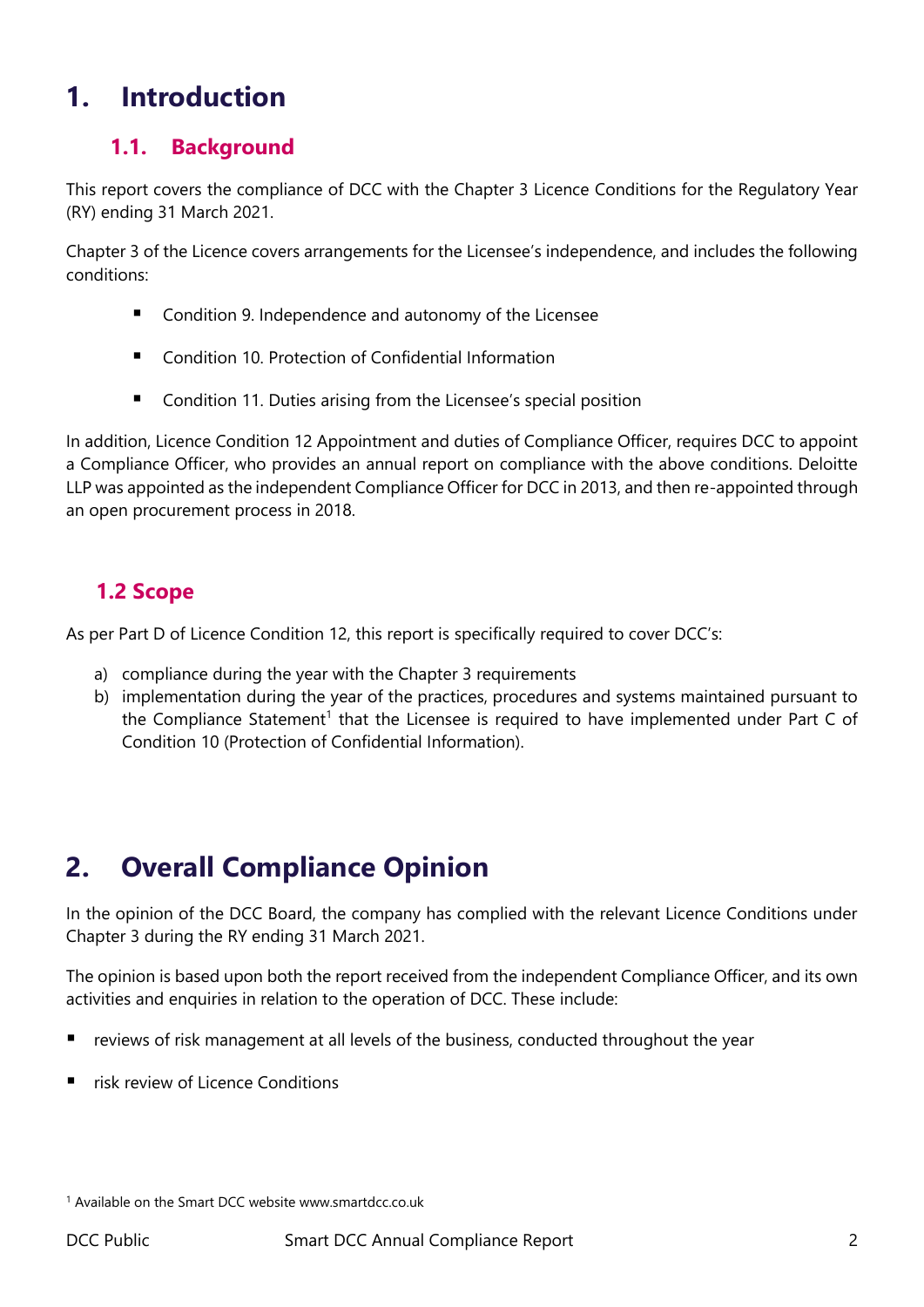- $\blacksquare$  implementation of the internal audit and control testing plan
- a systematic review of DCC policies
- actioning of the Compliance Officer recommendations
- the review and update of the Compliance Statement in accordance with LC 10
- introduction of a business-wide digitised training module on Chapter 3 requirements.

The opinion and activities of the Compliance Officer can be found in Section 3.

The activities in support of the Compliance Statement can be found in Section 4.

## <span id="page-3-0"></span>**3. Report of the Compliance Officer**

#### <span id="page-3-1"></span>**3.1. Opinion on Compliance with Chapter 3 requirements**

The independent Compliance Officer's Annual Report, in draft, was received by the Board of Smart DCC Limited on 28 May 2021, and included the following opinion:

'In our opinion, Smart DCC, in performance of its duties under the Licence, has, in all material respects complied with the relevant Licence conditions….for the period 1 April 2020 to 31 March 2021'.

The final report was produced in June 2021 and stated the same opinion.

#### <span id="page-3-2"></span>**3.2. Activities of the Compliance Officer during the reporting period**

As with the previous year, the compliance reviews were conducted in two phases – interim testing in January 2021 and end of year testing in April 2021. In addition, steering group meetings were held to maintain open communications, provide updates of activities and to discuss any issues arising during the intervening periods.

The Compliance Officer was able to fully assess compliance with the Chapter 3 requirements for RY 20-21, notwithstanding changes due to the Coronavirus lockdown, through a combination of:

- $\blacksquare$  interviews via Teams with the Board of Directors, all members of DCC's Executive Committee and other key senior managers
- examination of related documentation
- the use of pre interview questionnaires
- $\blacksquare$  the introduction of a short and focussed survey to circa 70 senior staff, and
- non-statistical, judgemental sample testing of selected relevant transactions.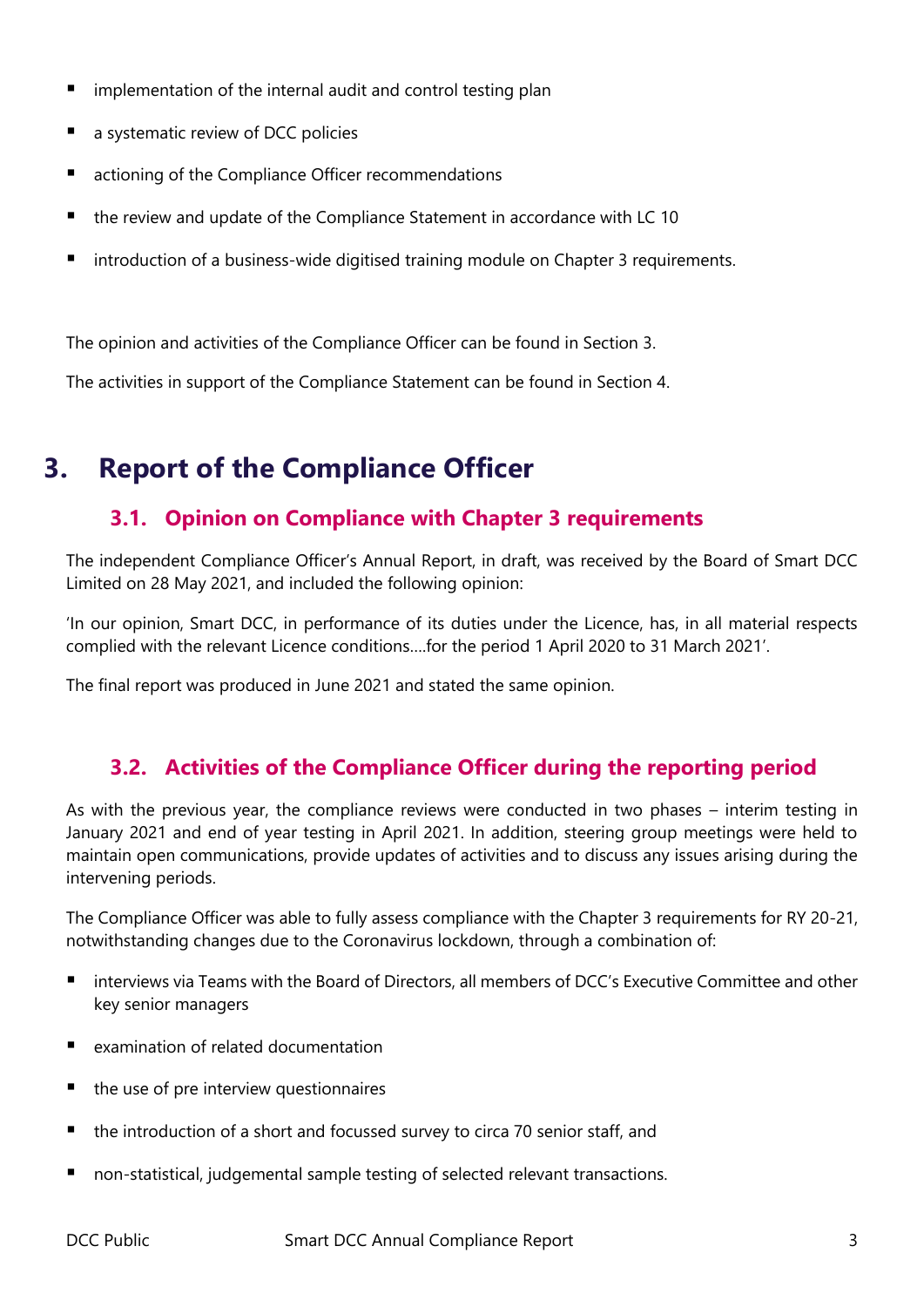No office visits were made during this review as a consequence of Covid 19 restrictions.

#### <span id="page-4-0"></span>**3.3. Investigations by the Compliance Officer**

During the Regulatory Year the Compliance Officer did not investigate any formal complaints or other representations related to the Chapter 3 requirements through the published Complaints Process.

However, DCC did respond to one formal complaint which may have had reference to LC11, details of which were shared with the Compliance Officer in real time. In the event the complaint was not upheld and it was not considered relevant to Chapter 3 and therefore there was no necessity for the Compliance Officer to run the investigation. Following the closure of the complaint the Compliance Officer reviewed the output of the investigation.

## <span id="page-4-1"></span> **3.4 DCC conclusions on the Compliance Officer's Report**

The Compliance Officer attended the May Board (28 May) meeting to present the Annual Report including the findings and the opinion.

The DCC Board has reviewed the independent Compliance Officer's Annual Report and has noted the opinion. The Board is confident that any recommendations will be progressed according to a reasonable timeframe.

## <span id="page-4-2"></span>**4. Compliance Statement**

#### <span id="page-4-3"></span>**4.1. Introduction**

Licence Condition 10 requires the Licensee to take appropriate action to detect and prevent disclosure of unauthorised access to Confidential Information. DCC is also obliged to have a Compliance Statement in place describing how the Licensee will comply with that requirement, and to ensure any use of Confidential Information is only for the purposes of its Authorised Business. The Compliance Statement was originally approved by the Authority on 23 December 2013 and is published on the DCC website.

During RY 20/21 a revision was submitted for review by Ofgem, however as further updates are required, a new version will be drafted in May 2021 for submission in June 2021.

#### <span id="page-4-4"></span>**4.2. Implementation**

The Compliance Statement covers management responsibility for confidential information and the information management systems in place.

#### **Management responsibility for Confidential Information (Section 2)**